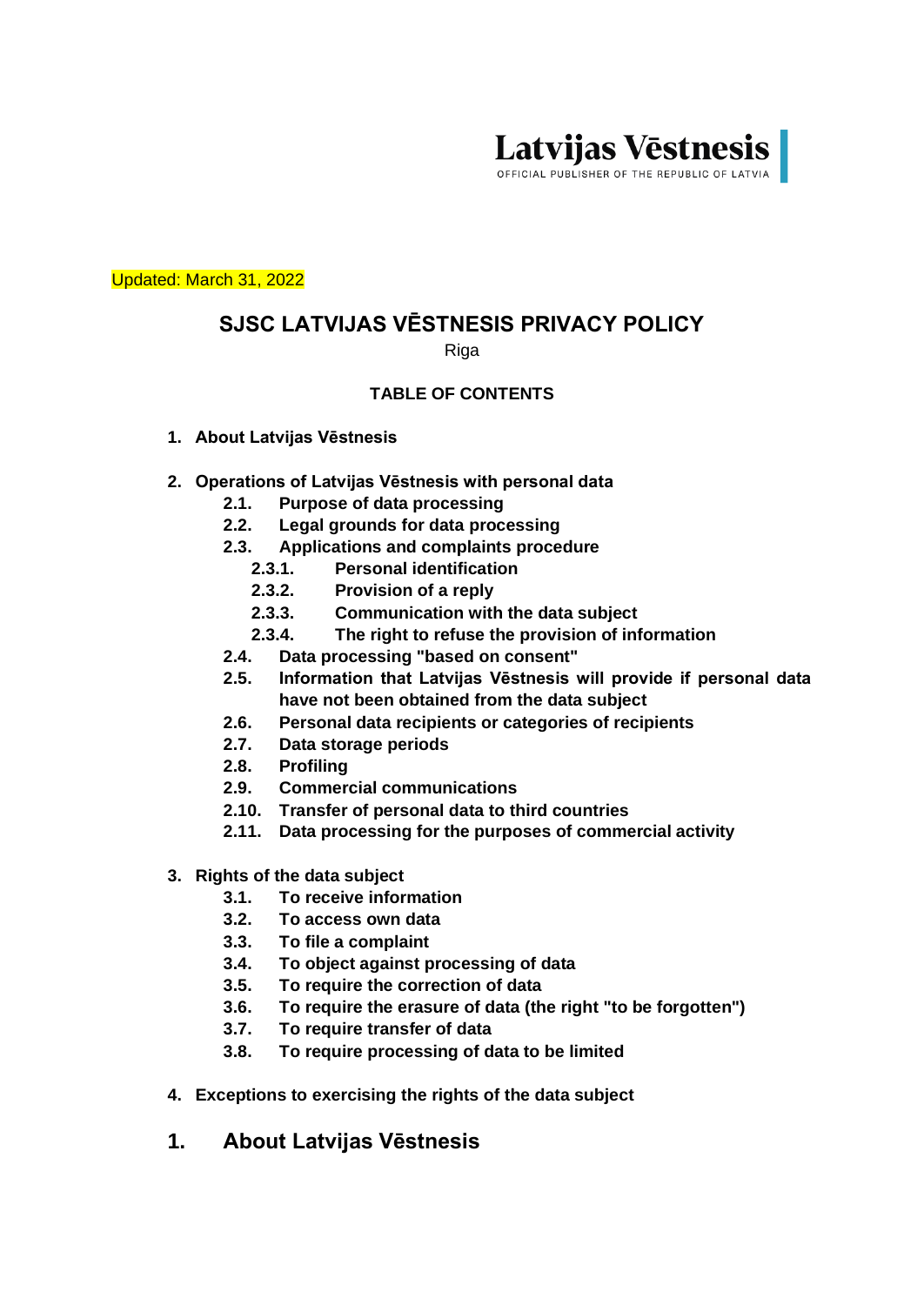According to the Law On Official Publications and Legal Information (hereinafter [LOPLI\)](https://likumi.lv/doc.php?id=249322) SLLC Latvijas Vēstnesis (hereinafter Latvijas Vēstnesis) is the official publisher of the Republic of Latvia, which implements the state policy in the field of systematization of official publications and information contained therein and, by promoting the understanding of private persons a single platform for national, civic and legal information.

The functions of the Latvijas Vēstnesis include:

1) publish the official publication "Latvijas Vēstnesis" and ensure its availability on the website www.vestnesis.lv;

2) systematise legal acts and ensure their availability on the website www.likumi.lv;

3) maintain the state and legal information and civil education portal "Man. State. Law." on the website www.lvportals.lv;

4) publish the specialized magazine "Jurista Vārds" on legal policy, law enforcement and further legal education and maintain its website www.juristavards.lv;

5) maintain the Official Publications and Legal Information System, as well as ensure the archiving of the information contained therein;

6) disseminate state operational information during an emergency situation and, if necessary, in other cases;

7) issue printed matter, organize events and perform other necessary activities in order to ensure the fulfillment of the tasks referred to in this Section.

More information about the principal activities of Latvijas Vēstnesis is available on its website [lv.lv](https://lv.lv/?menu=par_mums&sid=1)[.](http://www.lv.lv/)

#### **Contact information:**

SLLC Latvijas Vēstnesis Unified registration number: 40003113794 Registered address: Bruņinieku iela 41, Riga, LV-1011, Latvia T.: +371 67898741 E-mail: [info@lv.lv](mailto:info@lv.lv)

Contact information of the Data Protection Specialist: Data Protection Specialist: Jānis Frīdmanis Mob. tel. + 371 20 100 800 E-mail: [datuaizsardziba@lv.lv.](mailto:datuaizsardziba@lv.lv)

# **2. Operations of Latvijas Vēstnesis with personal data**

In its activities, upon performing the statutory functions, Latvijas Vēstnesis complies with the procedures set forth by the legislature, including the General Data Protection Regulation 2016/679, which applies as from 25 May 2018. Upon the assessment of activities of Latvijas Vēstnesis in this context, we bring attention to the purpose and legal basis of data processing.

#### **2.1. Purpose of data processing**

As a processor of personal data, Latvijas Vēstnesis:

- provides for official publications by issuing the official gazette of the Republic of Latvia Latvijas Vēstnesis available on the website [vestnesis.lv,](http://www.vestnesis.lv/)
- provides for the systematisation of laws and regulations that are available on the Latvian legal website [likumi.lv.](http://www.likumi.lv/)

As a personal data controller, Latvijas Vēstnesis: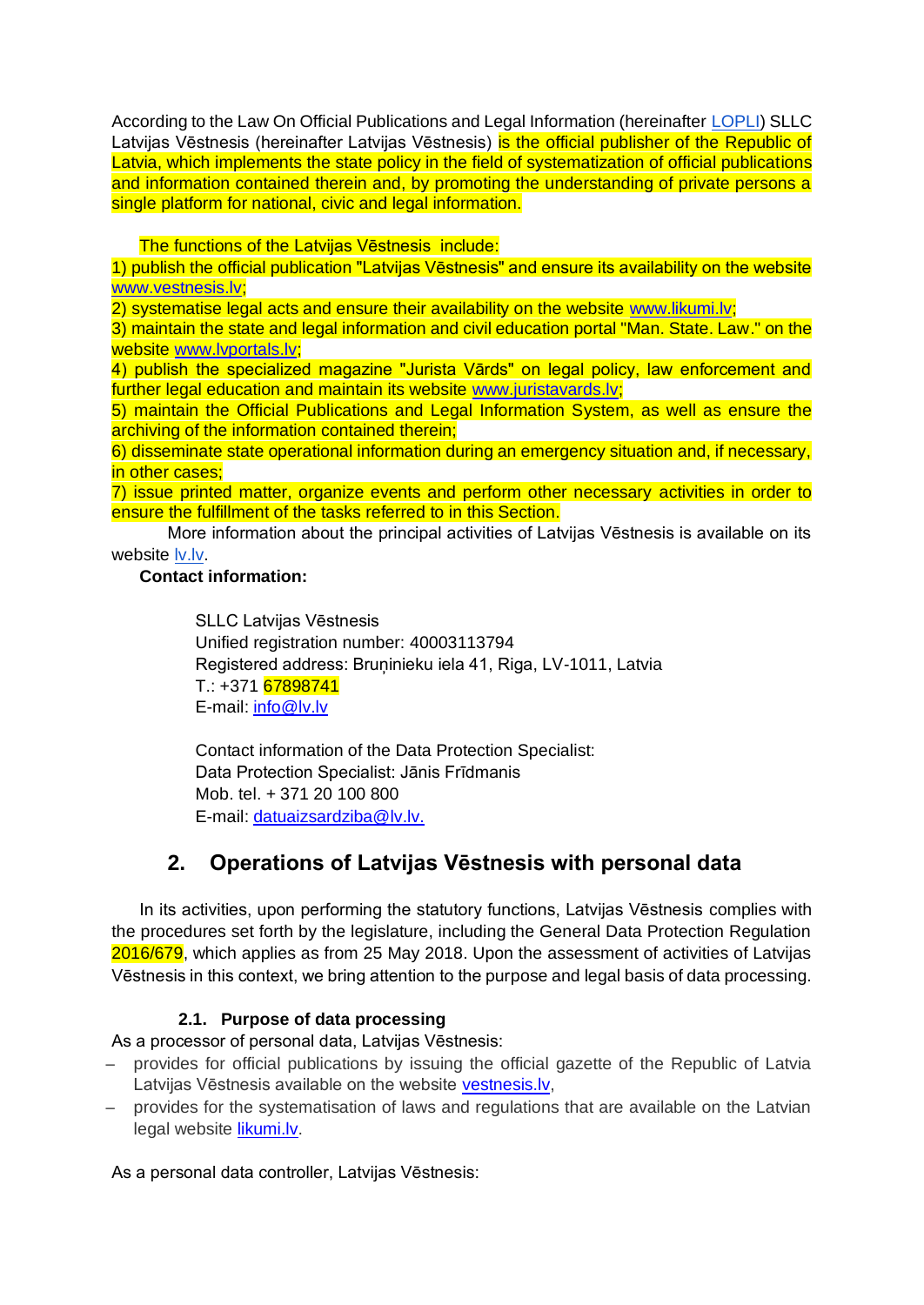- provides for operation of the LV portal (available at [lvportals.lv\)](http://www.lvportals.lv/)
- issues the magazine Jurista Vārds (available both in print and electronic format at [juristavards.lv\)](https://juristavards.lv/veikals/produkta-kategorija/abonementi/)
- publishes [legal literature.](https://juristavards.lv/veikals/produkta-kategorija/gramatas/)

Should Latvijas Vēstnesis decide to use the data of data subjects for a purpose other than originally intended, prior to starting the processing of personal data (for the new purpose) Latvijas Vēstnesis will inform the data subject of the planned data processing purpose by enabling the data subject to object to such processing of personal data.

# **2.2. Legal grounds for data processing**

**Legal grounds for processing arising from the [General Data Protection Regulation](https://eur-lex.europa.eu/legal-content/LV/TXT/?uri=CELEX:32016R0679) (hereinafter the Regulation):**

- to accomplish the task that Latvijas Vēstnesis is performing **in the public interest** or to exercise the **official authority vested in the Controller** (**Subparagraph e) of Article 6** of the Regulation);
- to comply with a **legal obligation** to which the Controller is subject (**Subparagraph c) of Article 6** of the Regulation);
- **to pursue the legitimate interests** of Latvijas Vēstnesis (**Subparagraph f) of Article 6**  of the Regulation);
- to perform a request of the data subject to enter into **a contract** or to perform a contract entered into already (**Subparagraph b) of Article 6** of the Regulation);
- based on **the consent** of the data subject (**Subparagraph a) of Article 6** of the Regulation).
- Commercial Law
- Consumer Rights Protection Law
- Law On Accounting
- etc.

#### **Legal grounds for processing arising from the following laws and regulations of Latvia**:

- [Law On Official Publications and Legal Information;](https://likumi.lv/ta/id/249322)
- [Laws and regulations that provide a legal basis for the publishing of certain information](https://www.vestnesis.lv/oficialais-izdevums/normativie-akti)  [in the official gazette Latvijas Vēstnesis;](https://www.vestnesis.lv/oficialais-izdevums/normativie-akti)
- [Personal Data Protection Law;](https://likumi.lv/doc.php?id=4042)
- [Law On the Press and Other Mass Media.](https://likumi.lv/ta/id/64879)

**\*** For information purposes, this document also includes references to the provisions of the draft law Personal Data Processing Law. We draw attention to the fact that the above draft law is still pending and has not entered into force.

#### **2.3. Applications and complaints procedure**

#### **2.3.1. Personal identification**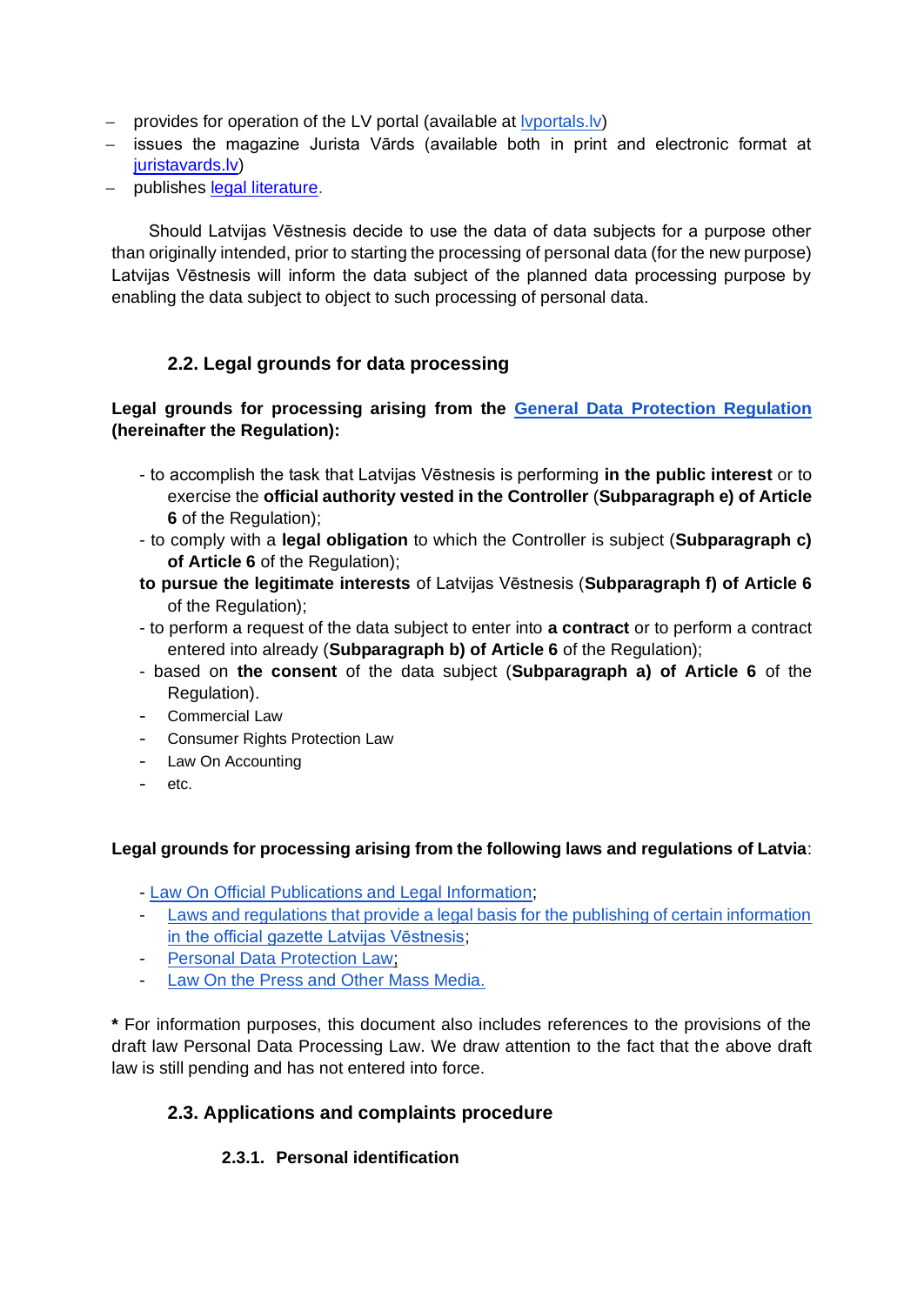In order to examine the application or complaint of the data subject, Latvijas Vēstnesis has to ascertain the data subject's identity (identity confirmation).

Latvijas Vēstnesis considers an identified request (identified person) as a person who has contacted Latvijas Vēstnesis in one of the following ways:

- has arrived **personally** and presented a personal identification document;

- has delivered a consignment to Latvijas Vēstnesis by registered mail delivery;
- has used the services of a sworn bailiff or a sworn notary for the delivery and issuance of documents;
- has sent a request by regular mail from the prisons or other forms of institutions restricting personal liberty controlled by the Prison Administration where the data subject has already been identified and has limited freedom of action and movement;
- has filed the request by sending it to the email address of Latvijas Vēstnesis;
- has sent the request using a secure electronic signature to the email address of Latvijas Vēstnesis *[info@lv.lv](mailto:info@lv.lv):*
- has sent the request after authorisation in the portal [Latvija.lv.](http://www.latvija.lv/)

Information sent by regular mail (with the exception specified in Paragraph 2.3.1 of this Policy) or email does not provide for identification of the person, in which case Latvijas Vēstnesis will ask the data subject to provide additional identity verification.

If the data subject refuses to identify himself/herself or will not pass identification in the procedures and by the deadline specified by Latvijas Vēstnesis, Latvijas Vēstnesis is entitled to refuse to accept the application of the data subject or to perform the request. When refusing to accept the application of the data subject, Latvijas Vēstnesis will return all the submitted documents to the data subject if possible. In cases where return of the documents is not possible Latvijas Vēstnesis will permanently destroy all of the submitted materials and data.

#### **2.3.2. Provision of a reply**

Latvijas Vēstnesis provides the information requested no later than within one month from the date of receipt of the request. Latvijas Vēstnesis may prolong execution of the request, taking into account the complexity of the request or for other valid reasons, for two months, regarding which the applicant will be informed individually.

#### **2.3.3. Communication with the data subject**

Latvijas Vēstnesis will communicate with the data subject by using the contact details provided to Latvijas Vēstnesis by the data subject himself/herself (such as telephone number, email address, mailing address, etc.) as well as by using the app notices (notifications) on all websites maintained by Latvijas Vēstnesis.

Communication regarding the performance of services under the agreement will be carried out by Latvijas Vēstnesis based on the concluded agreement (by using the contact information specified in the agreement).

Latvijas Vēstnesis may also use the information available on the public information space (on the web) for communication with the data subject.

#### **2.3.4. The right to refuse to issue information**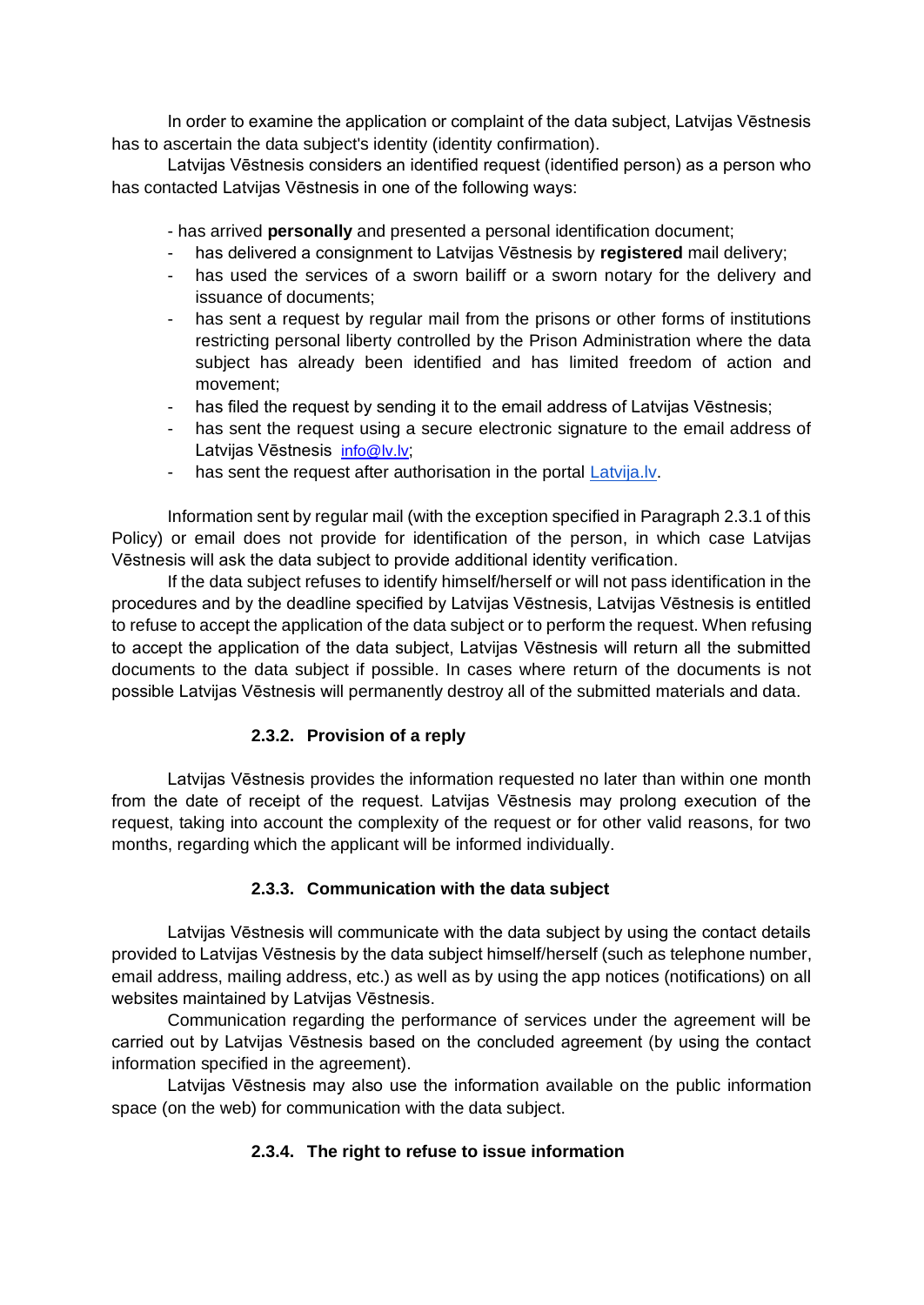The events where Latvijas Vēstnesis **may refuse** to issue the information regarding the processing of data to the data subject:

- if Latvijas Vēstnesis cannot identify the applicant and after the request of Latvijas Vēstnesis the data subject is not additionally identified himself/herself. Procedure of identification is described in Paragraph 2.3.1 of this Policy;
- if requests of the data subject are manifestly unreasonable or excessive (repeated several times) and during the last year the data subject has already been issued with information of identical content, and the content of it has not changed since the last issue;
- if data of the data subject are publicly available in the content on the official publication;
- if Latvijas Vēstnesis has processed the data in the status of the Processor (in accordance with Paragraph 2.1 of this Policy), in which case Latvijas Vēstnesis will forward the application of the data subject to the competent controller (submitter of the publication), regarding which it will inform the data subject.

#### **2.4. Data processing "based on consent"**

The data subject is free to provide consent to the processing of personal data when there is no other legal basis for processing. Consent may be provided in any manner provided by Latvijas Vēstnesis, including on its portals and other websites (such as newsletter subscription forms, feedback provision, receipt of a response, choosing the type of communication with Latvijas Vēstnesis, etc.).

To terminate further processing of personal data of the data subject, the data subject is entitled to revoke his/her consent in the same manner as it has been provided, or in accordance with Paragraph 2.3 of this Policy.

Revocation of consent does not affect the processing of data carried out while the consent of the data subject was effective.

Withdrawal of consent cannot terminate the processing of data that is carried out based on other legal grounds.

#### **2.5. Information that Latvijas Vēstnesis will provide if personal data have not been obtained from the data subject**

To provide the official publication, Latvijas Vēstnesis is generally receiving data from third parties (such as the Register of Enterprises of the Republic of Latvia, sworn notaries, sworn bailiffs, etc.). Only in cases where the data subject personally submits an application for announcing the official publication, are the data obtained directly from the data subject.

Latvijas Vēstnesis will provide the information in respect of obtaining personal data of the data subject from third parties as specified in the Regulation, unless any exception specified in Paragraph 4 of this Policy exists.

Personal data obtained in the process of announcing the official publication are announced in line with the texts of publications submitted by the applicants (controllers).

Before transferring data for publication in the official gazette, each controller shall assess the purpose, scope and legal basis of the published personal data.

Latvijas Vēstnesis shall not evaluate the amount of personal data submitted, the data processing minimising preconditions, etc. and it is not entitled to intervene in the text of the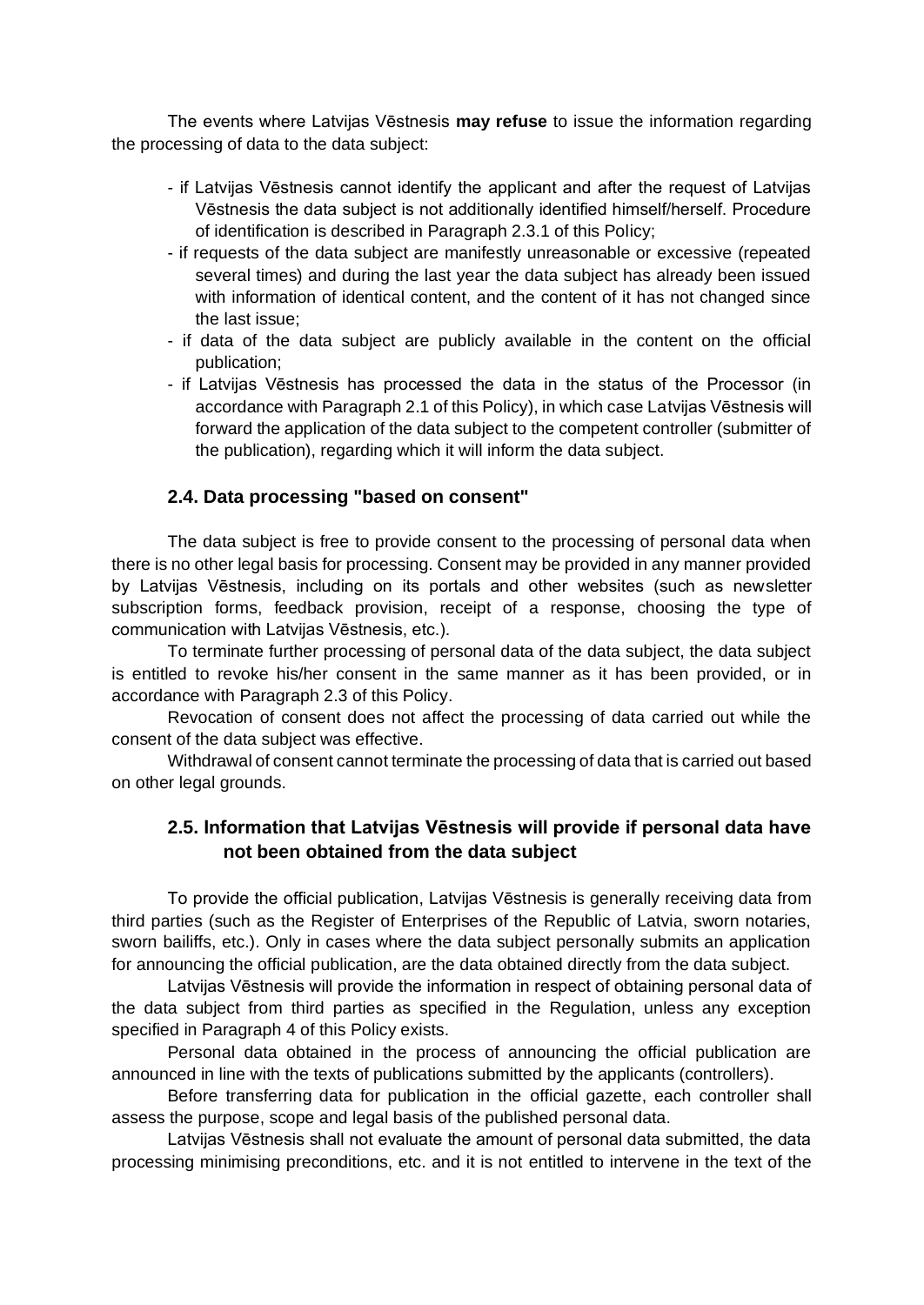submitted publication, to change or edit it independently (Part 1 of [Section 11](https://likumi.lv/ta/id/249322-oficialo-publikaciju-un-tiesiskas-informacijas-likums#p-434001) of the Law On Official Publications and Legal Information).

#### **2.6. Personal data recipients or categories of recipients**

Categories of data recipients is a general term for data recipients if it is not possible to precisely define or indicate the specific recipients (such as service providers, postal operators, system maintainers, researchers, etc.).

In the status of the Processor, Latvijas Vēstnesis provides for the promulgation of official publications and systematisation of laws and regulations. This information, including personal data of the data subject, are made public and available free of charge to any person on the website[s](http://www.vestnesis.lv/) [vestnesis.lv](http://www.vestnesis.lv/) an[d](http://www.likumi.lv/) [likumi.lv.](http://www.likumi.lv/)

Publishing of data may result in their recipients being any individuals or legal entities in the European Union and beyond.

Latvijas Vēstnesis may transfer data of data subjects to third parties if such a need arises from the principal activity of Latvijas Vēstnesis (for example to re-users of official publications [\(Section 18](https://likumi.lv/ta/id/249322-oficialo-publikaciju-un-tiesiskas-informacijas-likums#p-434008) of the LOPLI), information processing system maintainers, postal operators certifying publication, delivering invoices and other documentation to data subjects, etc.).

#### **2.7. Data storage periods**

Pursuant to Part Two of [Section 12](https://likumi.lv/ta/id/249322-oficialo-publikaciju-un-tiesiskas-informacijas-likums#p-434002) of the LOPLI, Latvijas Vēstnesis is under the obligation to ensure the integrity of the official information and the possibility of ascertaining that the information published is not changed after publishing. Therefore:

- personal data collected, which are announced in the official publication, are stored **without a time limit** (forever);
- personal data related to ensuring the official publication, but not included in the specific text of the publication (such as details of the applicant, the payer, etc.) shall be stored by the official publisher for **10 (ten)** years from the moment of the announcement of the official publication. Such deadline has been set in relation to the general limitation of civil claims as well as to the entitlement of the competent authorities to obtain information related to promulgation of the official publication;
- video surveillance records made for the purpose of public security and property guarding will be kept for 3 months from the date the record was made;
- information system auditing records will be stored in accordance with the statutory minimum storage period;
- mass media publications that have been published for the implementation of the right to freedom of expression and the right to information will be available to the public for an unlimited period of time.

# **2.8. Profiling**

In relation to the promulgation of the official publication, Latvijas Vēstnesis is not carrying out the profiling of data of data subjects or making automated decisions concerning data subjects.

In providing maintenance of its information services, Latvijas Vēstnesis carries out statistical accounting on the websites **Iv.lv, [vestnesis.lv,](http://www.vestnesis.lv/) [likumi.lv,](http://www.likumi.lv/) lyportals.lv**, [juristavards.lv.](http://www.juristavards.lv/)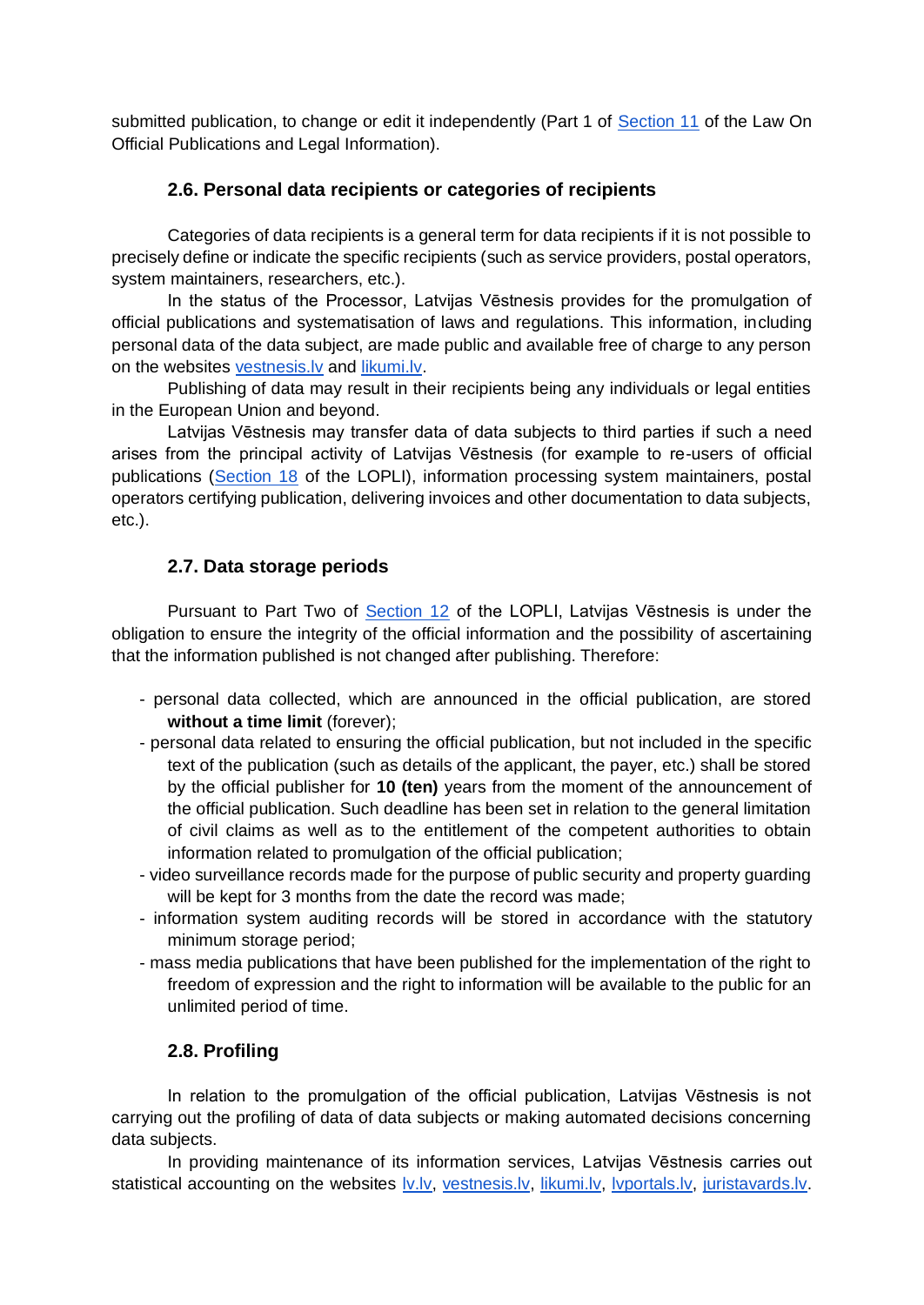Their visitors are profiled within this process (without interfering with the privacy of visitors) by using cookies, which does not constitute a violation of rights of persons.

More information about the use of cookies is available on any given website.

## **2.9. Commercial communications**

Communication regarding commercial communications about services provided by Latvijas Vēstnesis (such as informing subscribers of the magazine Jurista Vārds about the subscription campaign, the latest legal literature, etc.) is carried out in accordance with the procedure set forth in external laws and regulations or according to the consent of the data subject.

Consent of the data subject to receive commercial notices is valid until its withdrawal.

## **2.10. Transfer of personal data to third countries**

Latvijas Vēstnesis is not transferring data to third countries or international organisations.

## **2.11. Data processing for the purposes of commercial activity**

Latvijas Vēstnesis, based on the delegation of LOPLI, is entitled to perform commercial activities in the form of publishing the magazine "Jurista Vārds", publishing printed legal literature (books), distributing commercial advertising, etc. Commercial activity is, inter alia, carried out in the form of e-commerce, providing buyers with the possibility to purchase commercial products of Latvijas Vēstnesis online on the website in the e-stores:

- <https://juristavards.lv/veikals/produkta-kategorija/gramatas/>
- <https://juristavards.lv/veikals/produkta-kategorija/abonementi/>
- <https://juristavards.lv/veikals/produkta-kategorija/zurnali/>

Personal data processing (of buyers and payers) is performed within the framework of the above-mentioned activities. When shopping online, the buyer is obliged to read the purchase terms and this privacy policy.

The buyer's data, when performing registration of the purchase, are processed on the basis of:

- (Subparagraph b) of section 1 of Article 6 of the Regulation) - processing is necessary for the performance of a contract to which the data subject is party or in order to take steps, at the request of the data subject prior to entering into a contract

- Law On Accounting,
- Commercial Law,
- Consumer Rights Protection Law,
- other regulatory enactments, governing the commercial activity.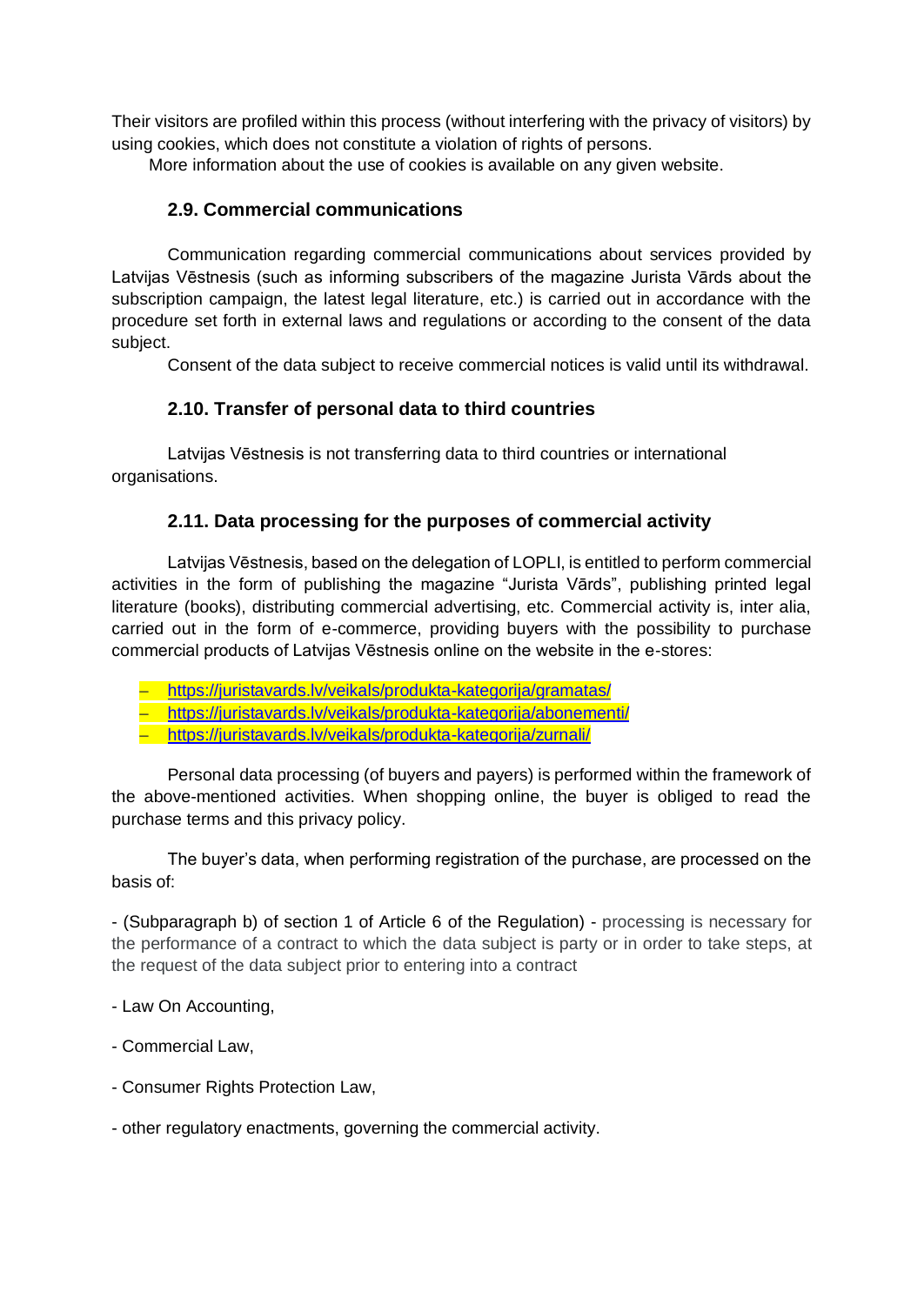Latvijas Vēstnesis, when providing the online payment service, processes data in accordance with the subscription [rules of the magazine](https://juristavards.lv/veikals/abonesanas-noteikumi/) Jurista Vārds and the purchase [rules](https://juristavards.lv/veikals/iegades-noteikumi/)  [for books and magazines.](https://juristavards.lv/veikals/iegades-noteikumi/)

If the purchase transaction has been successful, Latvijas Vēstnesis receives from the credit institution that made the payment (third party), the payer's data on the purchase (for example, payer's name, surname, personal identity number, payment card number, payer's account number, etc.).

The obtained data are processed and stored in accordance with the requirements specified in regulatory enactments for 10 years from the moment of their acquisition.

If the purchase transaction did not take place (unsuccessful transaction or other reason), Latvijas Vēstnesis will retain the buyer's application data until the next business day and will contact the buyer to clarify the circumstances. The processing of data in this case is based on (Subparagraph f) of section 1 of Article 6 of the Regulation) - the legitimate interest of the controller. Legitimate interest in such a case is expressed as the promotion of sales of commercial products of Latvijas Vēstnesis, prevention of possible errors in the trade process, ensuring customer satisfaction, the provision of high-quality service by Latvijas Vēstnesis.

The acquired personal data from third parties is not sent by Latvijas Vēstnesis to third countries.

# **3. Rights of the data subject**

# **3.1. To receive information**

In order to implement the rights of data subjects to be informed about the processing of their personal data, the data subject has to file a written application specifying the essence of the request with Latvijas Vēstnesis (the means of identification of the applicant are specified in Paragraph 2.3.1 of this Policy).

Latvijas Vēstnesis:

- will provide the answer and/or notify the data subject regarding transfer of the application to the responsible controller in the procedure and by the deadlines set forth in Paragraph 2.3 of this Policy;
- will respond to the data subject regarding the application as to its merits;
- will send the answer in the way that the data subject has specified in the application, or in the same way in which the application was received.

# **3.2. To access own data**

These rights provide for the entitlement of the data subject to receive a response from Latvijas Vēstnesis regarding the fact of whether data of the applicant are being processed. Access to own data **-** it is the right of the data subject to obtain own data (rather than documents, their derivatives or data of other persons). The procedure, in which the data subject is entitled to obtain own data, is set forth in Paragraph 2.3 of this Policy.

# **3.3. To file a complaint**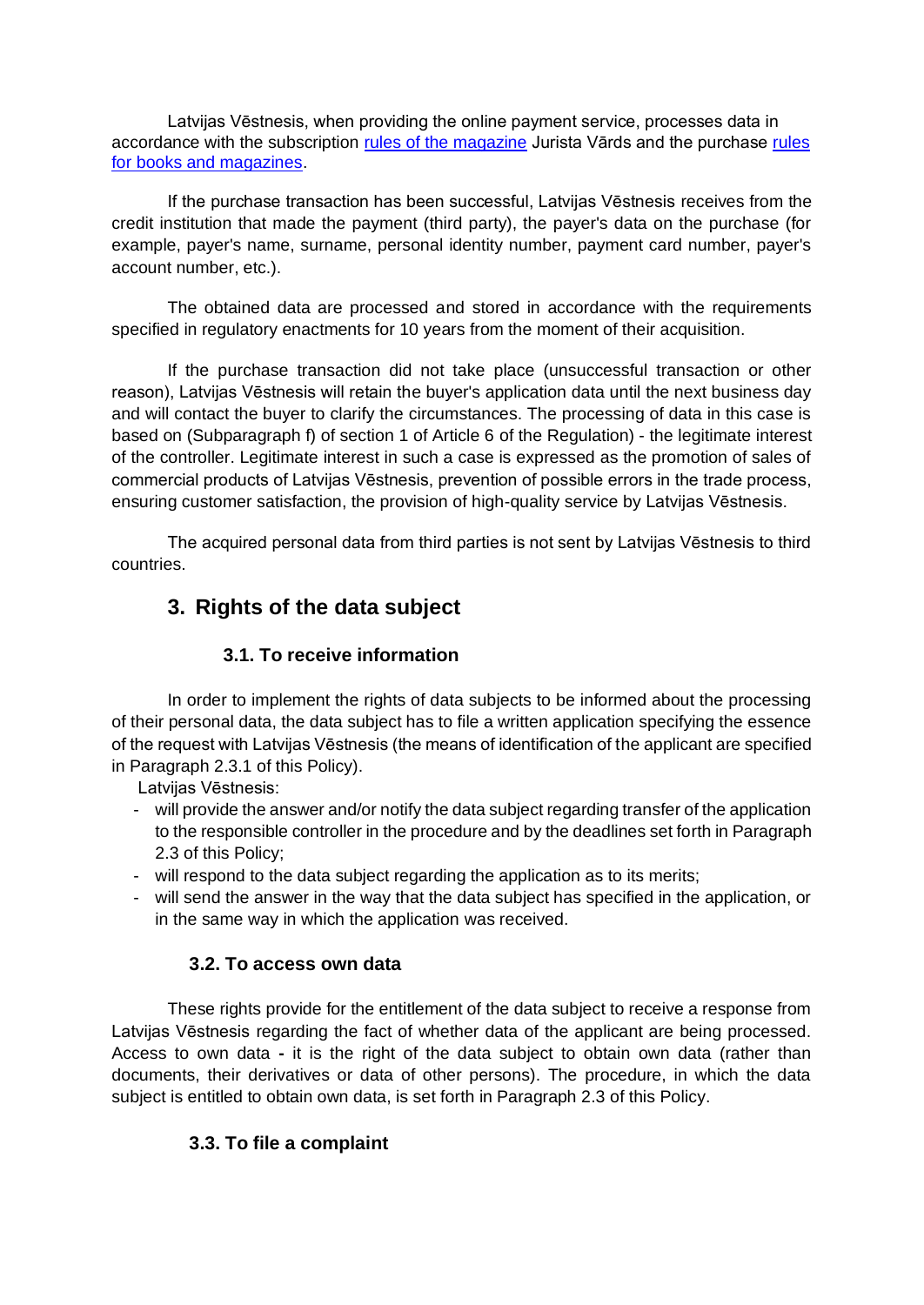The data subject is entitled to file a complaint about the processing of his/her personal data if the data subject sees a breach related to respecting his/her fundamental rights and fundamental freedoms.

The data subject is entitled to submit a reasoned complaint to the submitter of the official publication (data processing **controller**) and where the claims of the data subject are not be satisfied - to **the Supervisory Authority** (Data State Inspectorate).

#### **Supervisory Authority to which the data subject is entitled to apply in relation to a breach in the processing of personal data**:

#### **Data State Inspectorate**

Contact information: dvi.gov.lv

## **3.4. To object to the processing of data**

The data subject is entitled to object to processing of his/her personal data. Objections of the data subject will be dealt with in the procedure set forth in Paragraph 2.3.

#### **3.5. To require the correction of data**

Latvijas Vēstnesis has no right to correct such personal data that are included in the official publication or pertain to the promulgation of official publication or its processing (for example, declared residence address of the data subject, personal identity number (in the event of its change), billing data regarding payment for the official publication and others) as well as with regard to the processing of data for journalistic purposes.

The data subject is only entitled to require his/her data to be corrected with regard to the further processing of data (such as phone number, email address, residential address, etc.).

#### **3.6. Data erasure or the right "to be forgotten"**

The data subject can exercise such rights by contacting the data processing controller with the application or a complaint about the processing of personal data of the data subject by providing the reasoning for disproportionate interference in the private life of the data subject in the application. Latvijas Vēstnesis will erase such data based on the decision of the data controller (submitter of data) or the supervisory authority (Data State Inspectorate).

# **3.7. To require the transfer of data**

Latvijas Vēstnesis will provide for the transfer of personal data of the data subject if such right will not be subject to the exceptions set forth in the Regulation or in other laws and regulations. Restrictions of rights of the data subject are referred to in Paragraph 4 of this Policy.

# **3.8. To require processing to be limited**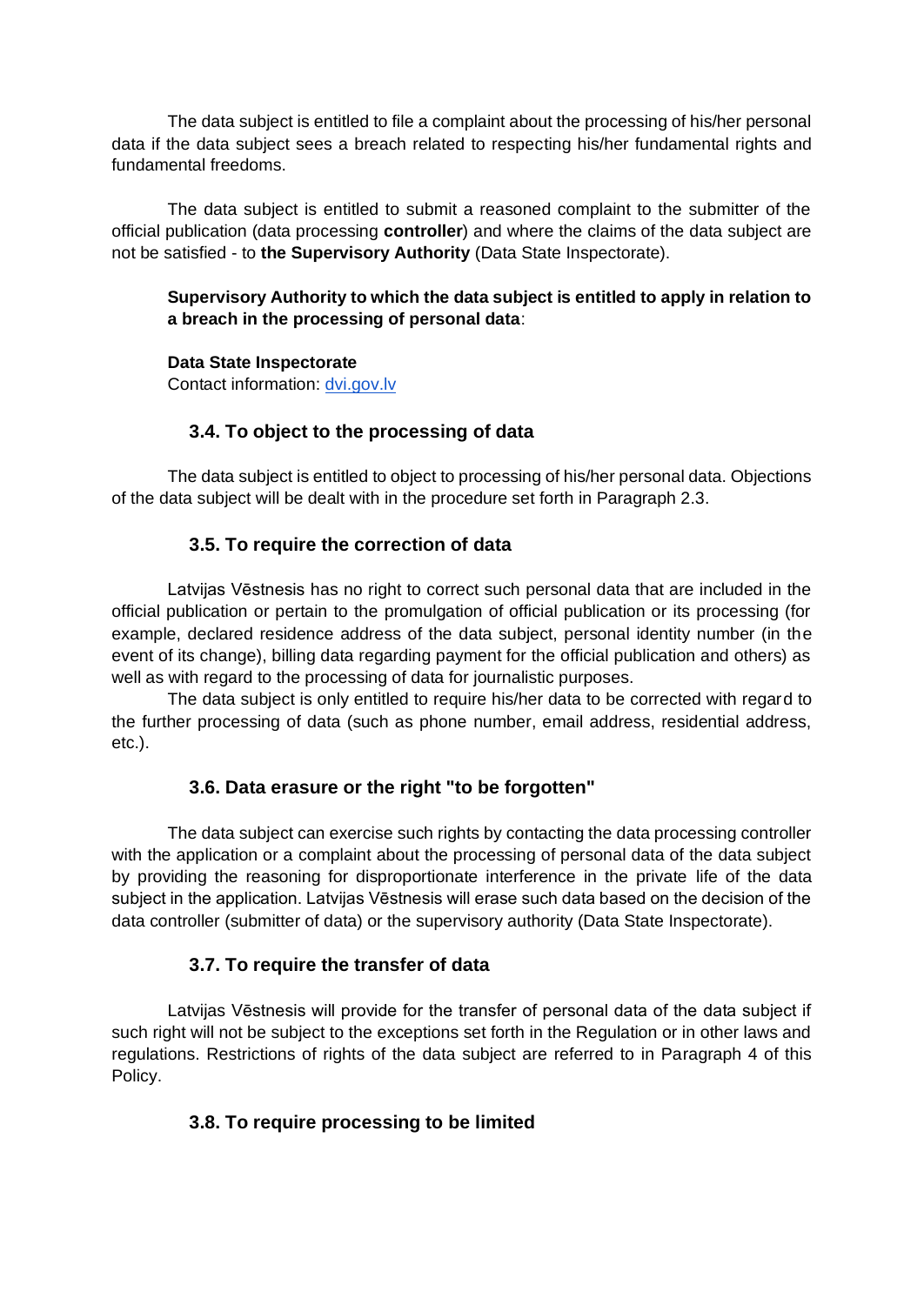Limiting the processing of data is only possible if such a request has been submitted by the data processing **controller** (submitter of information) and it is justified.

# **4. Exceptions in exercising the rights of the data subject**

Parts 1 and 2 of Section [9,](https://likumi.lv/doc.php?id=4042#p9) Paragraphs 3 and 4 of Part One of Section 10[,](https://likumi.lv/doc.php?id=4042#p15) Part Two of [Section 15](https://likumi.lv/doc.php?id=4042#p15) and Part Two of [Section 16](https://likumi.lv/doc.php?id=4042#p16) of the Personal Data Processing Law shall not apply if personal data are processed to provide for official publication.

Also, [Sections 7,](https://likumi.lv/doc.php?id=4042#p7) [8,](https://likumi.lv/doc.php?id=4042#p8) [9,](https://likumi.lv/doc.php?id=4042#p9) [11 a](https://likumi.lv/doc.php?id=4042#p11)nd [21](https://likumi.lv/doc.php?id=4042#p21) of the Personal Data Processing Law shall not apply if personal data are processed for journalistic purposes in accordance with the law [On Press](https://likumi.lv/ta/id/64879-par-presi-un-citiem-masu-informacijas-lidzekliem)  [and Other Mass Media,](https://likumi.lv/ta/id/64879-par-presi-un-citiem-masu-informacijas-lidzekliem) for artistic or literary purposes, and unless the law provides otherwise.

Considering the expected changes in the laws and regulations, the Personal Data Processing Law is expected to be adopted soon, Section 39 of which lists the **restrictions with regard to the processing of data in the official publication** by setting forth that with regard to your data the official publisher Latvijas Vēstnesis is not required to carry out:

- **correction** (Article 16 of the Regulation),
- **erasure** (the right to be forgotten) (Article 17 of the Regulation),
- restriction of processing (Article 18 of the Regulation),
- **duty to report regarding the correction or erasure of your data, or limiting the processing of them** (Article 19 of the Regulation),
- **transferability** (Article 20 of the Regulation),
- **objections** of the data subject regarding **limiting the making of automated individual decisions** (Article 21 of the Regulation) shall not be taken into account.

The right to the erasure of data is not exercisable in relation to promulgation of the official publication and its public availability, except for in a situation where the information in the official publication creates more interference to the private life of the person than the right (benefit) of the public with respect to the permanence of the official publication.

Pursuant to Section 10 of the Personal Data Processing Law  $(3<sup>1</sup>)$ , personal data published in the official gazette shall be deleted by the publisher of the official gazette on the basis of a resolution of the Data State Inspectorate.

In addition, the legislature will set forth the limitations for the application of the Regulation with regard to the processing of data to provide for the freedom of expression and access to information for journalistic and literary purposes in Section 43 of the draft Personal Data Processing Law. They will determine that in relation to exercising the rights of the data subject, if the data will be processed for those purposes, the Regulation will not apply in this area, with the exception of the requirements set forth in Article 5 of the Regulation (subject to personal data processing principles).

Such claims shall be submitted within the time limits and in the events specified by laws and regulations if the rights of the data subject to privacy have been infringed and if such interests of the data subject, which require protection and are more important than the public interest, exist.

Thus, the legislature has retained consistency with regard to restricting the rights of data subjects related to promulgation of the official publication and processing of personal data for journalistic purposes.